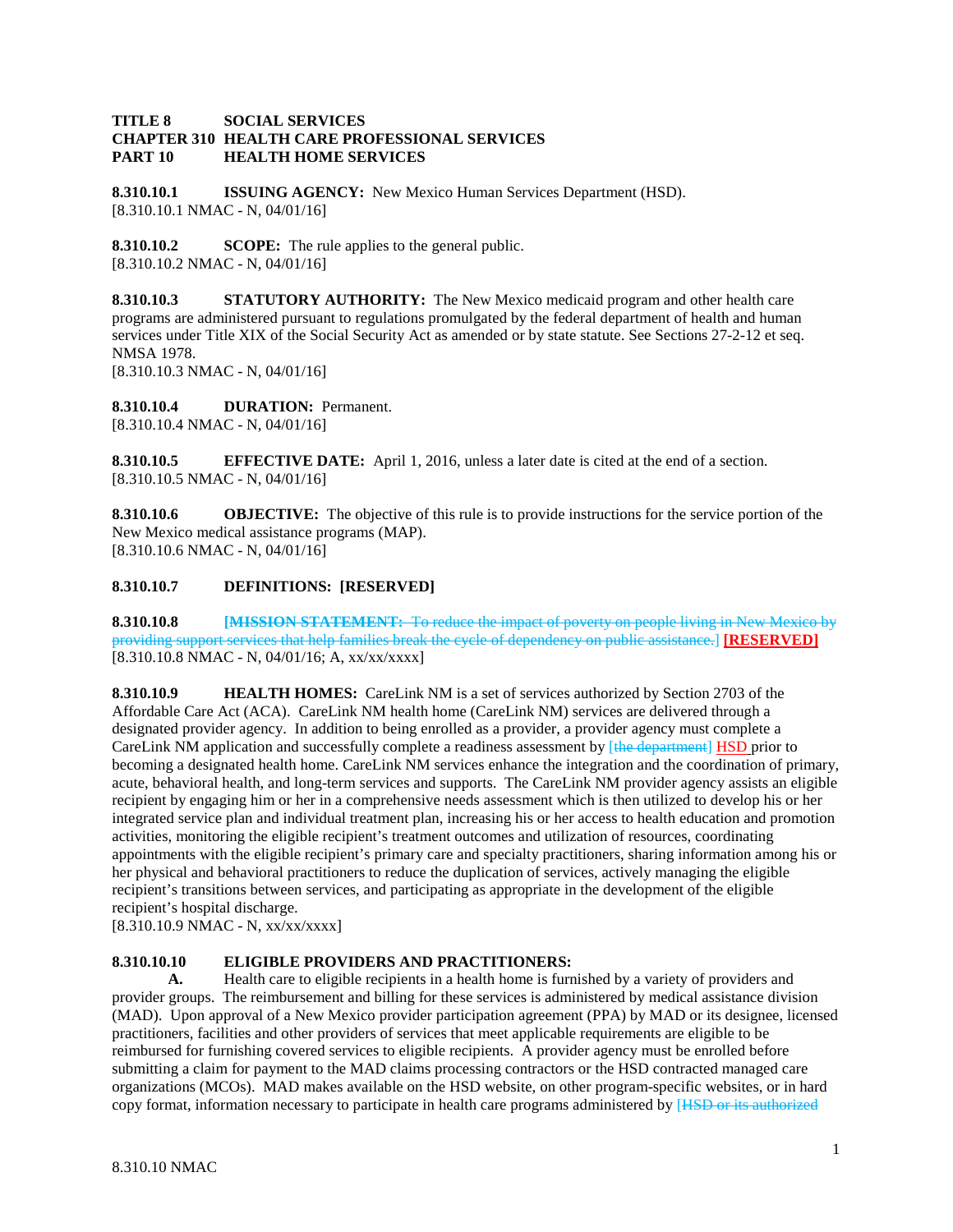agents,] MAD or its designees including program rules, billing instructions, utilization review (UR) instructions, supplements, policy, and other pertinent materials. When enrolled, a provider agency and a practitioner receive instruction on how to access these documents. It is the provider agency's and practitioner's responsibility to access these instructions, to understand the information provided and to comply with the requirements. The provider agency must contact HSD or its authorized agents to obtain answers to questions related to the material. To be eligible for reimbursement, a provider agency and practitioner must adhere to the provisions of the MAD PPA and all applicable statutes, regulations, and executive orders. MAD, its selected claims processing contractor or the MCO, issues payments to a provider agency using electronic funds transfer (EFT) only. To be eligible to receive a CareLink NM health home designation, a provider agency must hold a comprehensive community support service (CCSS) certification [from the department of health (DOH) to service eligible recipients 21 years and older or the children, youth and families department (CYFD) to service eligible recipients under 21 years] or attest that the agency has received all required training.

**B.** A provider agency must follow CareLink NM staffing requirements found in this rule and further detailed in the CareLink NM policy manual. The provider agency must agree to fulfill other responsibilities as listed in Subsection B of [8.310.10 MAC] 8.310.10.10 NMAC. The following individuals and practitioners must be contracted or employed by the provider agency as part of its CareLink NM service delivery:

**(1)** A director specifically assigned to CareLink NM service oversight and administrative responsibilities.

**(2)** A health promotion coordinator with a bachelor's-level degree in a human or health services field and experience in developing curriculum and curriculum instruction. The health promotion coordinator manages health promotion services and resources appropriate for an eligible recipient such as interventions related to substance use prevention and cessation, nutritional counseling, or health weight management;

**(3)** A care coordinator who develops and oversees an eligible recipient's comprehensive care management, including the planning and coordination of all physical, behavioral, and support services. The number of care coordinators is based upon ratio in Paragraph (5) of Subsection D of 8.310.10.11 NMAC. The care coordinator:

| practitioner; or          | (a)                      | is a regulation and licensing department (RLD) licensed behavioral health        |
|---------------------------|--------------------------|----------------------------------------------------------------------------------|
|                           | (b)                      | holds a bachelor's or master's level degree and has [four] two years of relevant |
| healthcare experience; or | $\sf{I} \leftrightarrow$ | holds a master's level degree and has two years of relevant healthcare           |

experience.]

(c) is registered nurse in the State of New Mexico; or

(d) is approved through the CLNM NM Health Home Steering Committee.

**(4)** A community liaison who speaks a language that is utilized by a majority of non-fluent English-speaking eligible recipients, and who is experienced with the resources in the eligible recipient's local community. The community liaison identifies, connects, and engages with community services, resources, and providers. The community liaison works with an eligible recipient's care coordinator in appropriately connecting and integrating the eligible recipient to needed community services, resources, and practitioners.

**(5)** [A supervisor of the care coordinator, community liaison, and the physical health and psychiatric consultants, who is an independently licensed behavioral health practitioner as described in 8.321.2 NMAC. The supervisor must have direct service experience in working with both adult and child populations.]  $\underline{A}$ supervisor who is an independently licensed behavioral health practitioner as described in 8.321.2 NMAC who supervises the care coordinator, the community liaison, the health promotion coordinator, peer and family support workers, and other optional staff that is the part of the CareLink NM multidisciplinary team. The supervisor must have direct service experience in working with both adult and child populations. Physical health and psychiatric consultants must comply with their respective licensing boards' requirements for supervision.

**(6)** [A certified] Certified peer support [worker] worker(s) (CPSW) who [holds] hold a certification by the New Mexico credentialing board for behavioral health professionals as a certified peer support worker. The CPSW has successfully [remediated] navigated his or her own behavioral health

[disorder] experiences, and is willing to assist his or her peers in their recovery processes.<br>(7) Certified family support specialist(s) who hold a certification b **(7)** Certified family support specialist(s) who hold a certification by the New Mexico credentialing board for behavioral health professionals as a certified family support worker.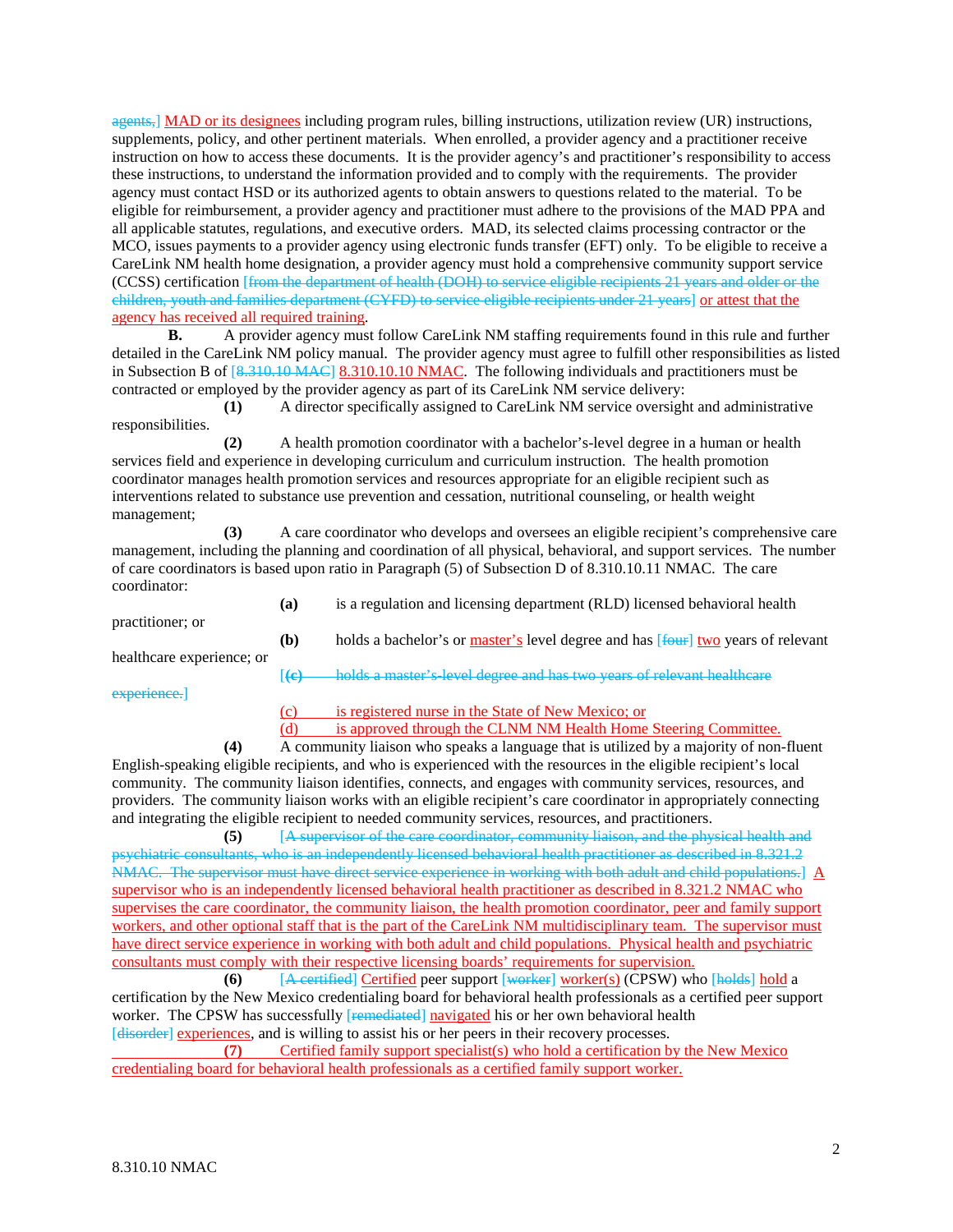[**(7)] (8)** A physical health consultant who is a physician licensed to practice medicine (MD) or osteopathy (DO), a licensed certified nurse practitioner (CNP), or a licensed certified nurse specialist (CNS) as described in 8.310.3 NMAC.

[**(8)] (9)** A psychiatric consultant who is a physician (MD or DO) licensed by the board of medical examiners or board of osteopathy and is board-eligible or board-certified in psychiatry as described in 8.321.2 NMAC.

[8.310.10.10 NMAC - N, 04/01/16; A, xx/xx/xxxx]

### **8.310.10.11 PROVIDER RESPONSIBILITIES:**

**A.** A provider agency who furnishes MAD services to an eligible recipient must comply with all federal and state laws, rules, regulations, and executive orders relevant to the provision of services as specified in the MAD PPA. A provider agency also must comply with all appropriate New Mexico administrative code (NMAC) rules, billing instructions, supplements, and policy, as updated. A provider agency is also responsible for following coding manual guidelines and centers for medicare and medicaid services (CMS) national correct coding initiatives (NCCI), including not improperly unbundling or upcoding services.

**B.** A provider agency must verify that a recipient is eligible for a specific health care program administered by HSD and its authorized agents, and must verify the recipient's enrollment status at the time services are furnished. A provider agency must determine if an eligible recipient has other health insurance and notify [the department] HSD. A provider agency must maintain records that are sufficient to fully disclose the extent and nature of the services provided to an eligible recipient.

**C.** When services are billed to and paid by a MAD fee-for-service (FFS) coordinated services contractor authorized by HSD, under an administrative services contract, the provider agency must also enroll as a provider with the coordinated services contractor and follow that contractor's instructions for billing and for authorization of services; see 8.302.1 NMAC.

**D.** The provider agency must:

**(1)** demonstrate the ability to meet all data and quality reporting requirements as detailed in the CareLink NM policy manual;

**(2)** be approved through [an] a HSD application and readiness process as described in the CareLink NM policy manual;

**(3)** have the ability to provide primary care services for all ages of eligible recipients, or have a memorandum of agreement with at least one primary care practice in the area that serves eligible recipients under 21 years of age, and one that serves eligible recipients 21 years of age and older;

**(4)** have established eligible recipient referral protocols with the area hospitals and residential treatment facilities;<br>(5) main

**(5)** maintain the following suggested range of care coordinator staff ratios for CareLink NM eligible recipients as described in the CareLink NM policy manual:

| (a)<br>$[1:50$ for care coordination level 3; and $[1:51-100$ for care coordination level 6; |
|----------------------------------------------------------------------------------------------|
|----------------------------------------------------------------------------------------------|

**(b)** [1:100 for care coordination level 2.] 1:30-50 for care coordination level 7;

- **(c)** 1:50 for care coordination level 8; and
- **(d)** 1:10 for care coordination level 9.

**E.** For the provider agency that renders physical health and behavioral health services, additional staff may be included; see CareLink NM policy manual for detailed descriptions. [8.310.10.11 NMAC - N, 04/01/16; A, xx/xx/xxxx]

#### **8.310.10.12 IDENTIFIED POPULATION:**

A. An eligible recipient:

**(1)** is 21 years of age and older who meets the HSD criteria for serious mental illness (SMI); or

**(2)** is under 21 years of age who meets the HSD criteria for serious emotional disturbance (SED).

In order for an eligible recipient to access CareLink NM services, there must be a designated health home provider agency in his or her county of residence; see the CareLink NM policy manual.] An eligible recipient:

**A.** is 21 years of age and older who meets the HSD criteria for serious mental illness (SMI); or **B.** is under 21 years of age who meets the HSD criteria for serious emotional disturbance (SED).  $[8.310.10.12 \text{ NMAC - N}, 04/01/16; \text{A}, \text{xx}/\text{xx}/\text{xx} \text{x}]$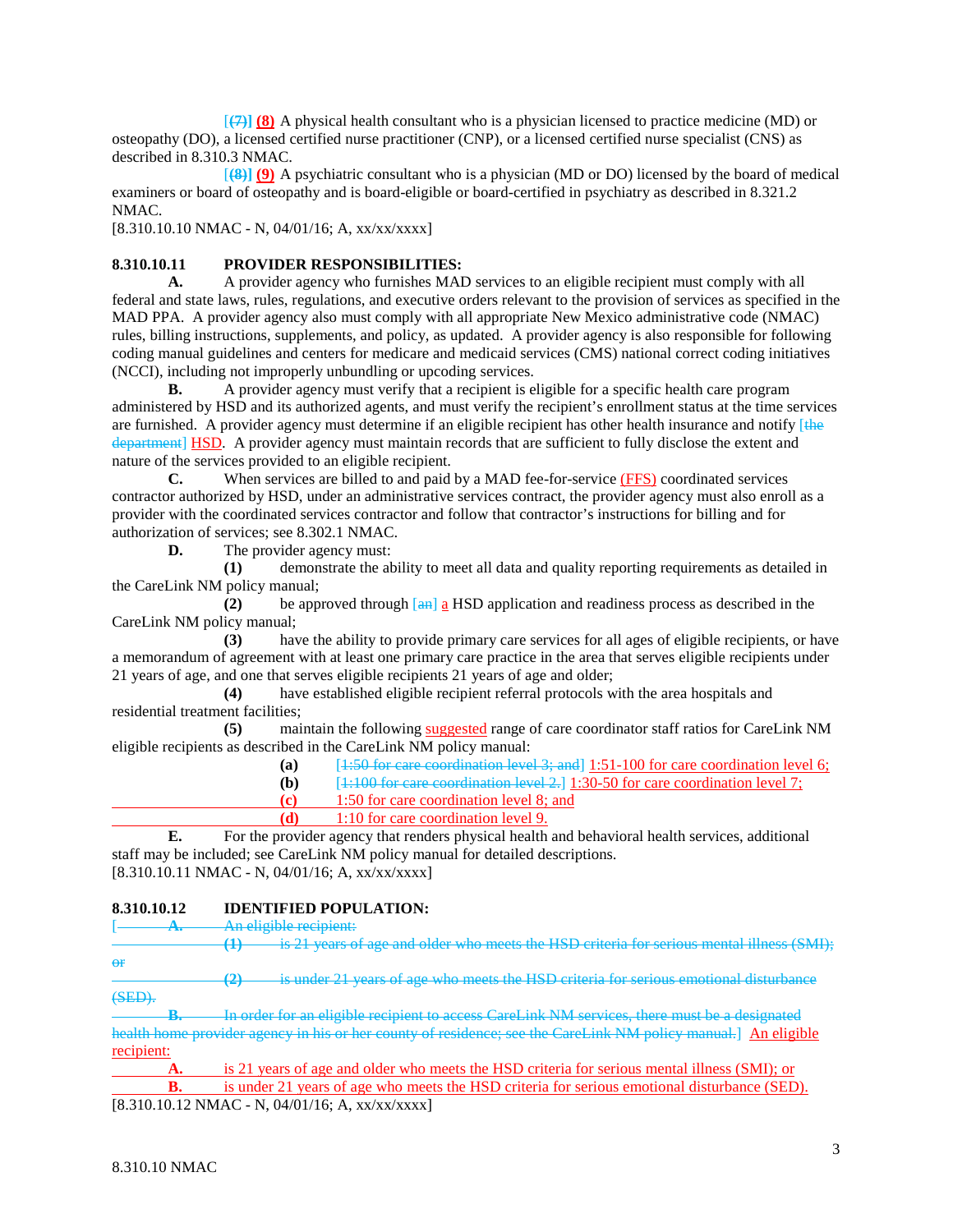**8.310.10.13 COVERED SERVICES:** Health home services through CareLink NM are coordinated with the eligible recipient and his or her family and a CareLink NM provider agency as appropriate. CareLink NM services identify available community-based resources and actively manage appropriate referrals and access to care, engagement with other community and social supports, and follow-up post engagement. Common linkages include continuation of the eligible recipient's MAP category of eligibility, and his or her other disability benefits, housing assistance, legal services, educational and employment supports, and other personal needs consistent with his or her recovery goals and [treatment] CareLink NM care plan. CareLink NM staff make and follow-up on referrals to community services, link an eligible recipient with natural supports, and assure that these connections are solid and effective. Services are linked as appropriate and feasible by health information technology. CareLink NM services are comprised of  $\left[\frac{f\text{if}y}{f\text{if}y} \right]$  six unique categories (and further defined in the CareLink NM policy manual):

- **A.** comprehensive care management;
- **B.** care coordination [and health promotion];<br>**C.** health promotion;
- health promotion;
- [**C.] D.** comprehensive transitional care;
- [**D.] E.** individual [eligible recipient] and family support services; and
- $[\mathbf{E}_r] \mathbf{F}$ . referrals for the eligible recipient to community and social support services  $\frac{1}{r}$  and  $\frac{1}{r}$ .
- [**F.** use of health information technology to link services.]

[8.310.10.13 NMAC - N, 04/01/16; A, xx/xx/xxxx]

**8.310.10.14 GENERAL NON-COVERED SERVICES:** Non-covered CareLink NM services are subject to the limitations and coverage restrictions that exist for other MAD services. See 8.310.2 and 8.321.2 NMAC for general non-covered services. Specific to CareLink NM services, the following apply:<br>A. CareLink NM services rendered during an eligible recipient's stav in

**A.** CareLink NM services rendered during an eligible recipient's stay in an acute care or freestanding psychiatric hospital and a residential treatment facility (not to include foster care and treatment foster care placements), except when part of the eligible recipient's transition plan, are not covered services.

**B.** Services which duplicate other MAD services, including [Care Coordination] care coordination activities that the MCO has not delegated to the provider agency, are not covered services. [8.310.10.14 NMAC - N, xx/xx/xxxx]

**8.310.10.15 PRIOR AUTHORIZATION (PA) AND UTILIZATION REVIEW (UR):** All MAD services are subject to utilization review (UR) for medical necessity and program compliance. Reviews can be performed before services are furnished, after services are furnished, before payment is made, or after payment is made. The provider agency must contact [HSD or its authorized agents] MAD or its designees to request UR instructions. It is the provider agency's responsibility to access these instructions or ask for hard copies to be provided, to understand the information provided, to comply with the requirements, and to obtain answers to questions not covered by these materials. When services are billed to and paid by a coordinated services contractor authorized by HSD, the provider agency and practitioner must follow that contractor's instructions for authorization of services. A provider agency and practitioner rendering services to a member must comply with that MCO's prior authorization requirements.

**A. Prior authorization:** CareLink NM services do not require prior authorization, but are provided as approved by the CareLink provider agency. However, other procedures or services may require a prior authorization from MAD or its designee. Services for which a prior authorization is required remain subject to UR at any point in the payment process, including after payment has been made. It is the provider agency's responsibility to contact MAD or its designee and review documents and instructions available from MAD or its designee to determine when a prior authorization is necessary.

**B. Timing of UR:** A UR may be performed at any time during the service, payment, or post payment processes. In signing the MAD PPA, a provider agency agrees to cooperate fully with MAD or its designee in its performance of any review and agrees to comply with all review requirements. The following are examples of the reviews that may be performed:

- **(1)** prior authorization review (review occurs before the service is furnished);
- **(2)** concurrent review (review occurs while service is being furnished);
- **(3)** pre-payment review (claims review occurring after service is furnished but before

payment);

**(4)** retrospective review (review occurs after payment is made); and